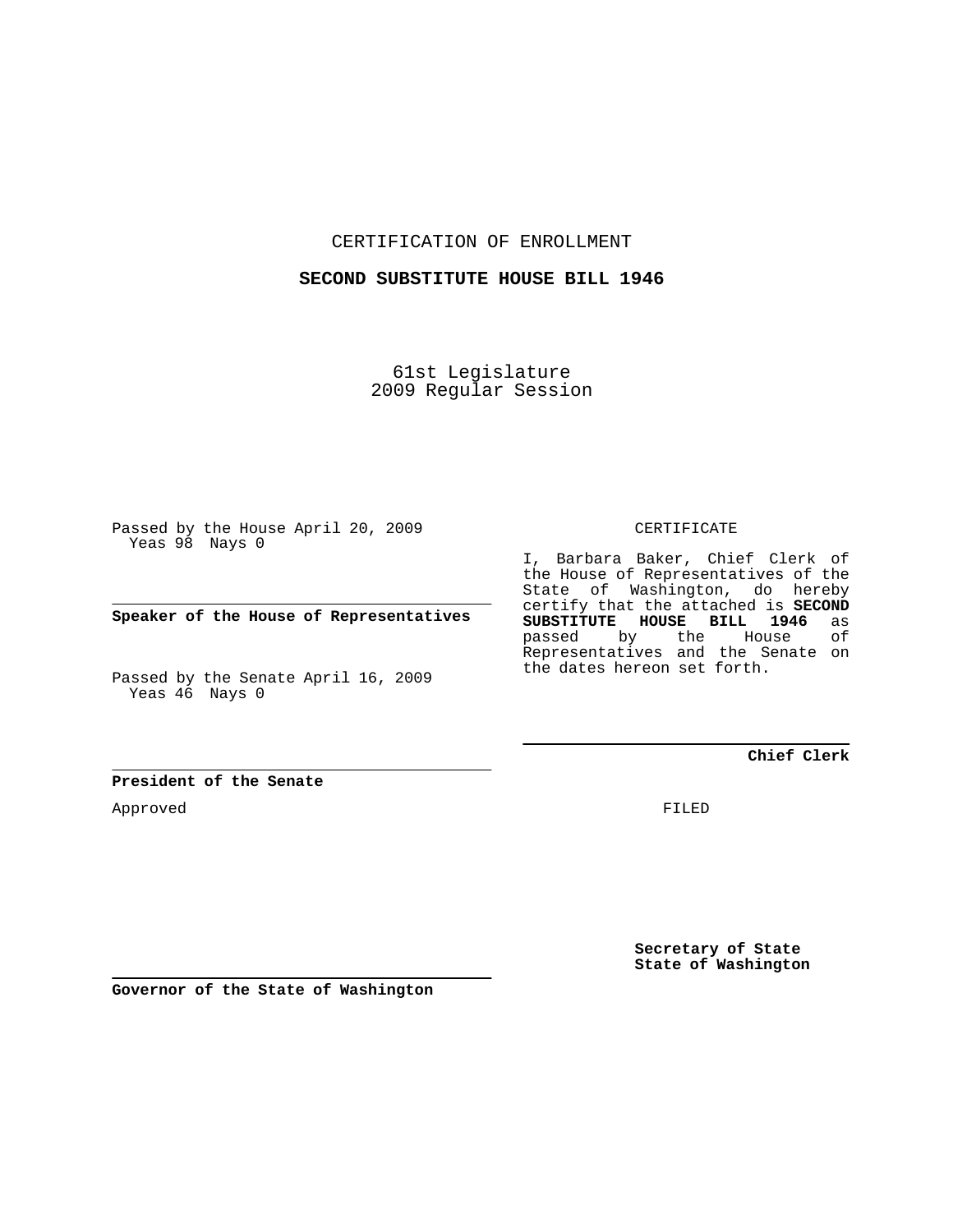# **SECOND SUBSTITUTE HOUSE BILL 1946** \_\_\_\_\_\_\_\_\_\_\_\_\_\_\_\_\_\_\_\_\_\_\_\_\_\_\_\_\_\_\_\_\_\_\_\_\_\_\_\_\_\_\_\_\_

\_\_\_\_\_\_\_\_\_\_\_\_\_\_\_\_\_\_\_\_\_\_\_\_\_\_\_\_\_\_\_\_\_\_\_\_\_\_\_\_\_\_\_\_\_

### AS AMENDED BY THE SENATE

Passed Legislature - 2009 Regular Session

### **State of Washington 61st Legislature 2009 Regular Session**

**By** House Education Appropriations (originally sponsored by Representatives Carlyle, Anderson, Wallace, Angel, White, Schmick, Hasegawa, Goodman, Sullivan, Haigh, Hudgins, Kenney, and Maxwell)

READ FIRST TIME 03/02/09.

1 AN ACT Relating to higher education online technology; adding a new 2 section to chapter 28B.10 RCW; and creating new sections.

3 BE IT ENACTED BY THE LEGISLATURE OF THE STATE OF WASHINGTON:

 4 NEW SECTION. **Sec. 1.** The legislature recognizes that the state 5 must educate more people to higher levels to adapt to the economic and 6 social needs of the future. While our public colleges and universities 7 have realized great success in helping students achieve their dreams, 8 the legislature also recognizes that much more must be done to prepare 9 current and future students for a twenty-first century economy. To 10 raise the levels of skills and knowledge needed to sustain the state's 11 economic prosperity and competitive position in a global environment, 12 the public higher education system must reach out to every prospective 13 student and citizen in unprecedented ways, with unprecedented focus.

14 To reach out to these citizens, the state must dismantle the 15 barriers of geographic isolation, cost, and competing demands of work 16 and family life. The state must create a more nimble system of 17 learning that is student-centric, more welcoming of nontraditional and 18 underserved students, easier to access and use, and more tailored to 19 today's student needs and expectations.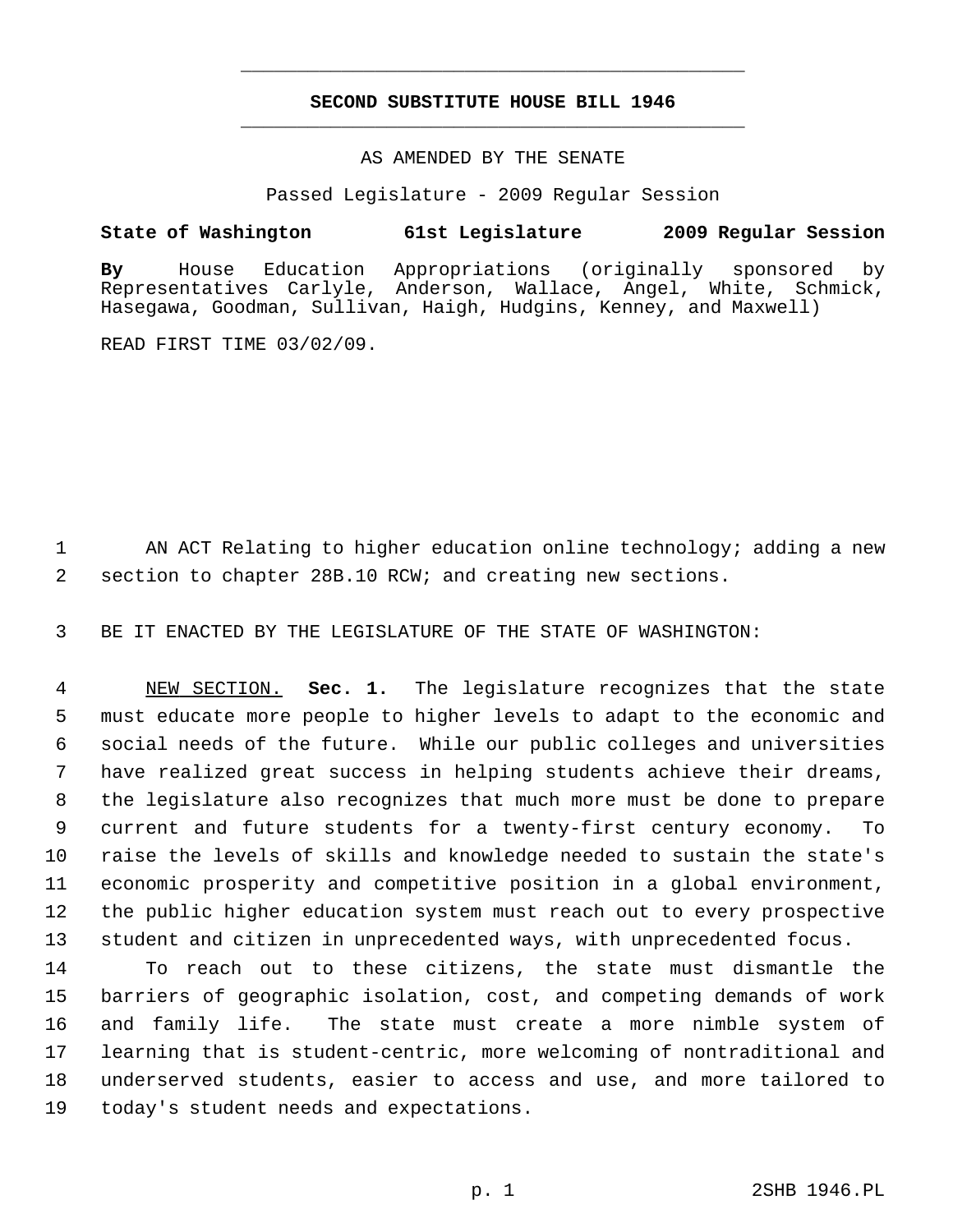1 Technology can play a key role in helping achieve this systemic 2 goal. While only a decade ago access to personal computers was widely 3 viewed a luxury, today computers, digital media, electronic 4 information, and content have changed the nature of how students learn 5 and instructors teach. This presents a vast, borderless opportunity to 6 extend the reach and impact of the state's public educational 7 institutions and educate more people to higher levels.

 8 Each higher education institution and workforce program serves a 9 unique group of students and as such, has customized its own technology 10 solutions to meet its emerging needs. While local solutions may have 11 served institutions of higher education in the past, paying for and 12 operating multiple technology solutions, platforms, systems, models, 13 agreements, and operational functionality for common applications and 14 support services no longer serves students or the state.

15 Today's students access education differently. Rather than 16 enrolling in one institution of higher education, staying two to four 17 years and graduating, today's learners prefer a cafeteria approach; 18 they often enroll in and move among multiple institutions - sometimes 19 simultaneously. Rather than sitting in lecture halls taking notes, 20 they may listen to podcasts of a lecture while grocery shopping or hold 21 a virtual study group with classmates on a video chat room. They may 22 prefer hybrid courses where part of their time is spent in the 23 classroom and part is spent online. They prefer online access for 24 commodity administrative services such as financial aid, admissions, 25 transcript services, and more.

26 Institutions of higher education not only must rethink teaching and 27 learning in a digital-networked world, but also must tailor their 28 administrative and student services technologies to serve the mobile 29 student who requires dynamic, customized information online and in real 30 time. Because these relationships are changing so fast and so 31 fundamentally, it is incumbent on the higher education system to 32 transform its practices just as profoundly.

33 Therefore, the legislature intends to both study and implement its 34 findings regarding how the state's public institutions of higher 35 education can share core resources in instructional, including library, 36 resources, student services, and administrative information technology 37 resources, user help desk services, faculty professional development, 38 and more. The study will examine how public institutions of higher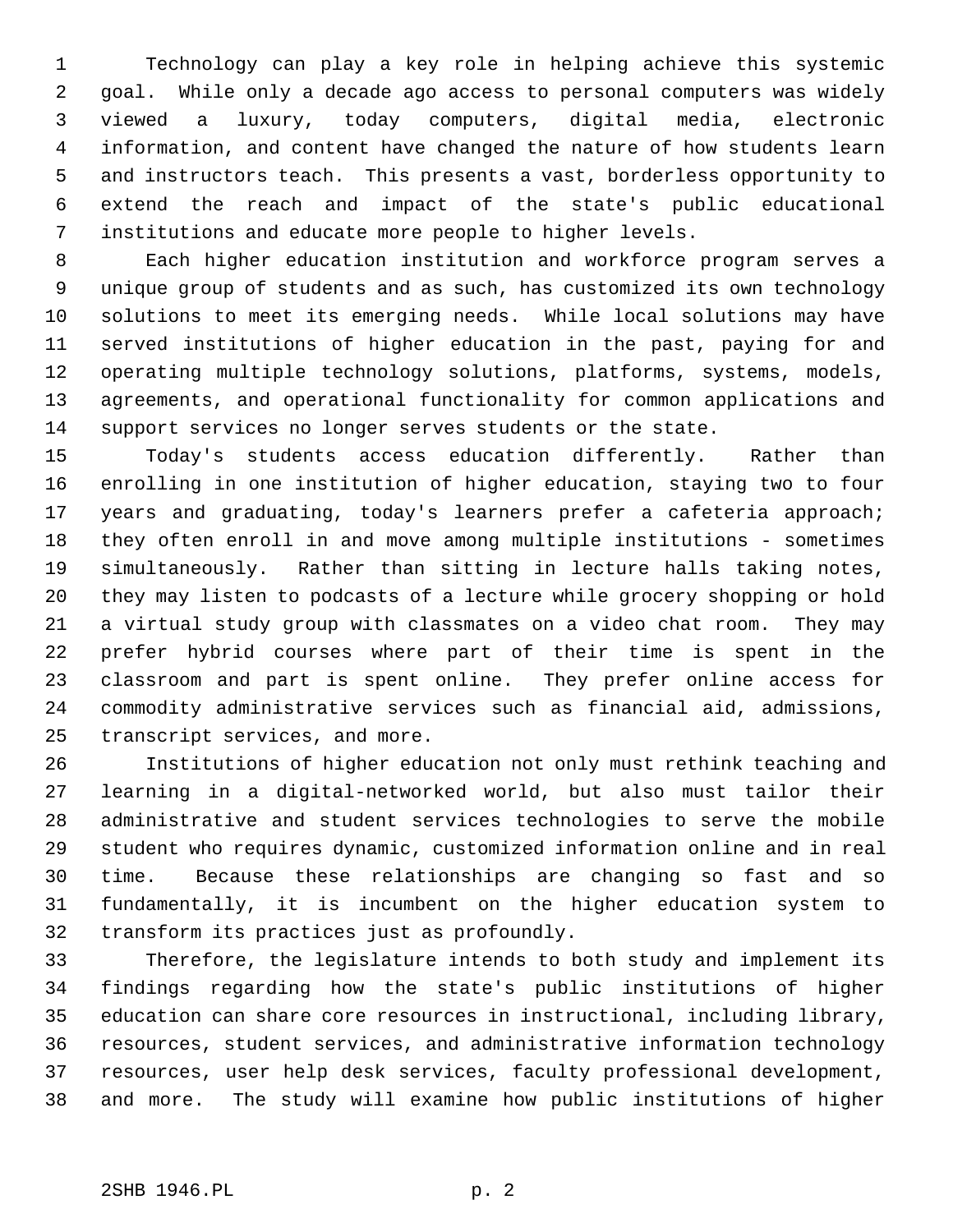1 education can pursue a strategy of implementing single, shared, 2 statewide commonly needed standards-based software, web hosting and 3 support service solutions that are cost-effective, easily integrated, 4 user-friendly, flexible, and constantly improving. The full range of 5 applications that serve students, faculty, and administration shall be 6 included. Expensive, proprietary, nonstandards-based customized 7 applications, databases and services, and other resources that do not 8 allow for the transparent sharing of information across institutions, 9 agencies, and educational levels, including K-12, are inconsistent with 10 the state's objective of educating more people to higher levels.

11 NEW SECTION. **Sec. 2.** A new section is added to chapter 28B.10 RCW 12 to read as follows:

13 All institutions of higher education are encouraged to use common 14 online learning technologies including, but not limited to, existing 15 learning management and web conferencing systems currently managed and 16 governed by the state board for community and technical colleges; and 17 share professional development materials and activities related to 18 effective use of these tools. The state board for community and 19 technical colleges may adjust existing vendor licenses to accommodate 20 and provide enterprise services for any interested institutions of 21 higher education. The common learning management system shall be 22 designed in a way that allows for easy sharing of courses, learning 23 objects, and other digital content among the institutions of higher 24 education. Institutions of higher education may begin migration to 25 these common systems immediately. The state board for community and 26 technical colleges shall convene representatives from each four-year 27 institution of higher education to develop a shared fee structure.

28 NEW SECTION. **Sec. 3.** (1) The higher education coordinating board 29 shall convene a higher education technology transformation task force 30 to improve the efficiency, effectiveness, and quality of education 31 relative to the strategic and operational use of technology in public 32 education.

33 (2) The task force shall be composed of one member from each public 34 four-year institution of higher education; six members from the 35 community and technical colleges; two faculty members from four-year 36 institutions of higher education, at least one of whom is selected by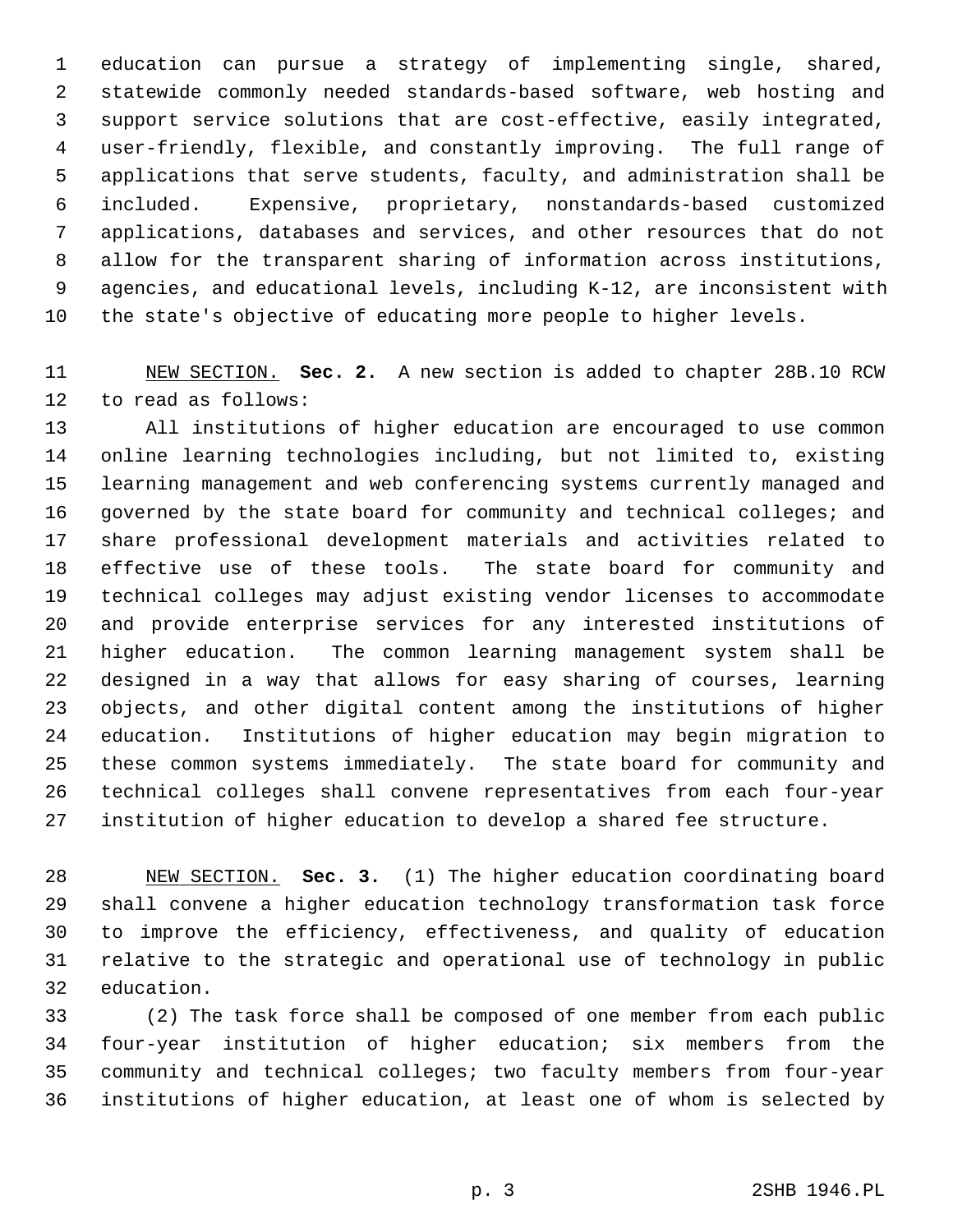1 statewide bargaining representatives; two faculty members from 2 community or technical colleges, at least one of whom is selected by 3 statewide bargaining representatives; and one member each from the 4 state board for community and technical colleges; the higher education 5 coordinating board; the workforce training and education coordinating 6 board; the department of information services; and the council of 7 presidents. The task force shall select a chair from its membership.

 8 (3) The task force shall prepare a report that includes a plan to 9 improve the efficiency, effectiveness, and quality of public higher 10 education relative to the strategic and operational use of technology 11 in higher education.

12 (4) In developing the plan, the institutions of higher education 13 and their partners, identified in this section, shall take the 14 following actions:

15 (a) Investigate similar efforts, strategies, programs, and options 16 in other states, of private providers of higher education in the state, 17 and global consortia related to:

18 (i) Online learning technologies including but not limited to: 19 Learning management, ePortfolio, web conferencing systems, and other 20 education applications;

21 (ii) Personalized online student services including but not limited 22 to: Recruitment, admissions, retention, advising, academic planning, 23 course catalogs, transfer, and financial aid management;

24 (iii) Integrated online administrative tools including but not 25 limited to: Student information management; financial management; 26 payroll; human resources; and data collection, reporting, and analysis;

27 (iv) Sharing library resources including but not limited to: 28 Copyrighted physical and e-books, and consolidated electronic journals 29 and research database licensing and other models;

30 (v) Methods and open licensing options for effectively sharing 31 digital content including but not limited to: Open courseware, open 32 textbooks, open journals, and open learning objects;

33 (vi) Methods for pooling, coordinating, and otherwise more 34 efficiently managing enrollments so colleges with extra enrollment 35 space in online courses can easily and efficiently make those spaces 36 available to students at other colleges, or to high school students 37 through existing dual-credit programs, without economic, governance, or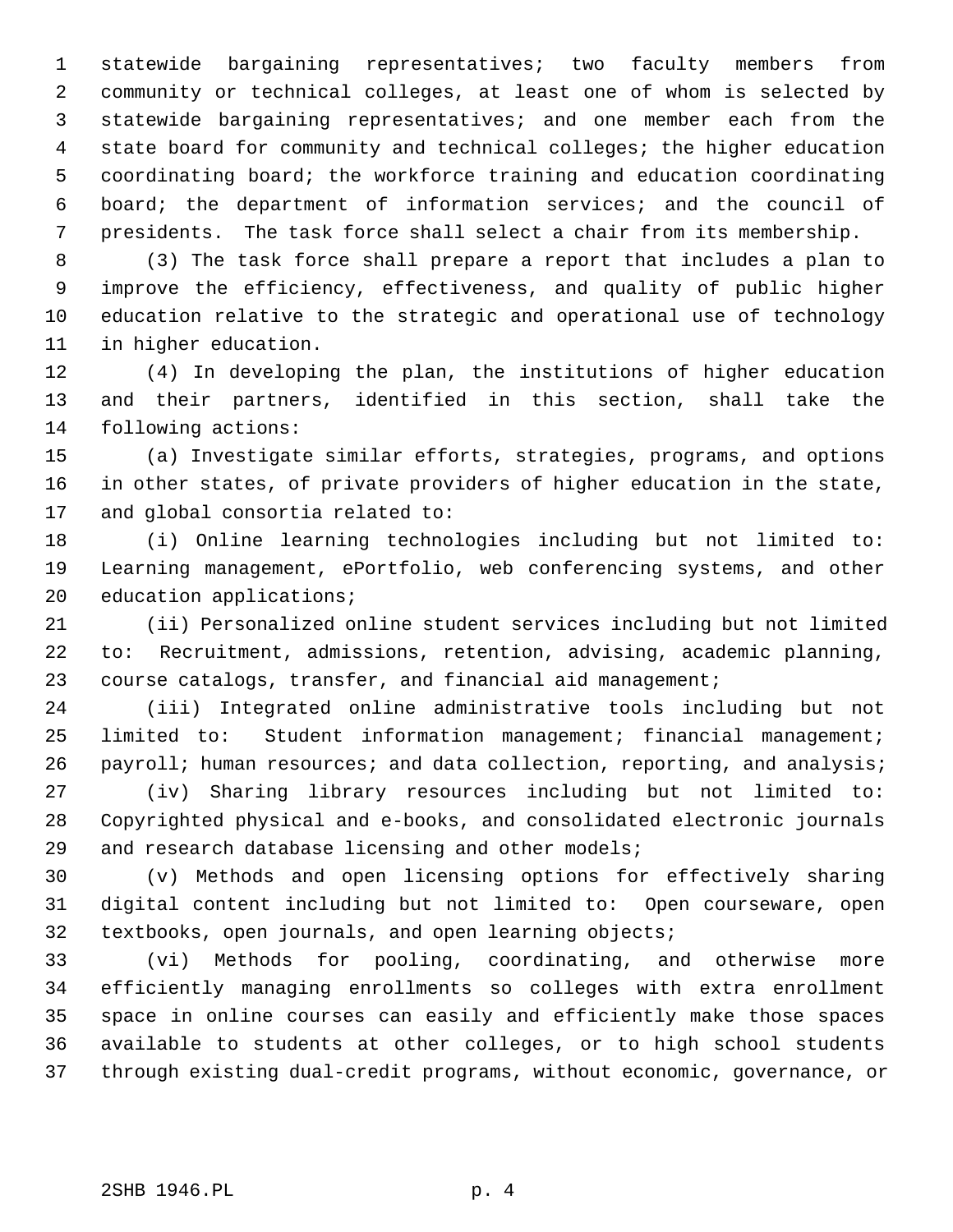1 institutional penalty or disincentive from the provider or recipient 2 institution;

 3 (vii) Methods for ensuring online courses meet agreed upon 4 instructional guidelines, policies, and quality, and methods for 5 sharing these best practices to improve traditional courses' quality;

 6 (b) Develop a process and timeline for the implementation of a 7 statewide approach based on the investigation in (a) of this 8 subsection;

 9 (c) Focus on statewide capability and standards that enable the 10 efficient use of common applications, web hosting services, user 11 support, staff training, and consolidated software licenses and open 12 educational resources;

13 (d) Identify the metrics that can be used to gauge success;

14 (e) Conduct a comprehensive audit of existing resources used by 15 public institutions of higher education or agencies including but not 16 limited to technology-related: Employees; infrastructure; application 17 licenses and costs; web hosting facilities and services; digital 18 content licenses; student, faculty, and administrative applications and 19 services; and the amounts and uses of technology fees charged to 20 students. The failure of the individual public institution of higher 21 education or agency to fully, accurately, and thoroughly account for 22 these resources and fees in detail shall expressly be stated in the 23 task force report;

24 (f) Recommend strategies and specific tactics to: (i) Reduce 25 duplication of applications, web hosting, and support services; (ii) 26 effectively and efficiently use technology to share costs, data, and 27 faculty professional development; (iii) improve the quality of 28 instruction; and (iv) increase student access, transfer capability, and 29 the quality of student, faculty, and administration services; and

30 (g) Recommend governance models, funding models, and accountability 31 measures to achieve these and related objectives.

32 (5) Subject to funds for this specific purpose, the higher 33 education coordinating board shall engage an independent expert to 34 conduct an independent technical analysis of the findings of the 35 comprehensive technology audits outlined in subsection (4)(e) of this 36 section.

37 (6) The public institutions of higher education and their partners 38 shall jointly report their findings and recommendations to the